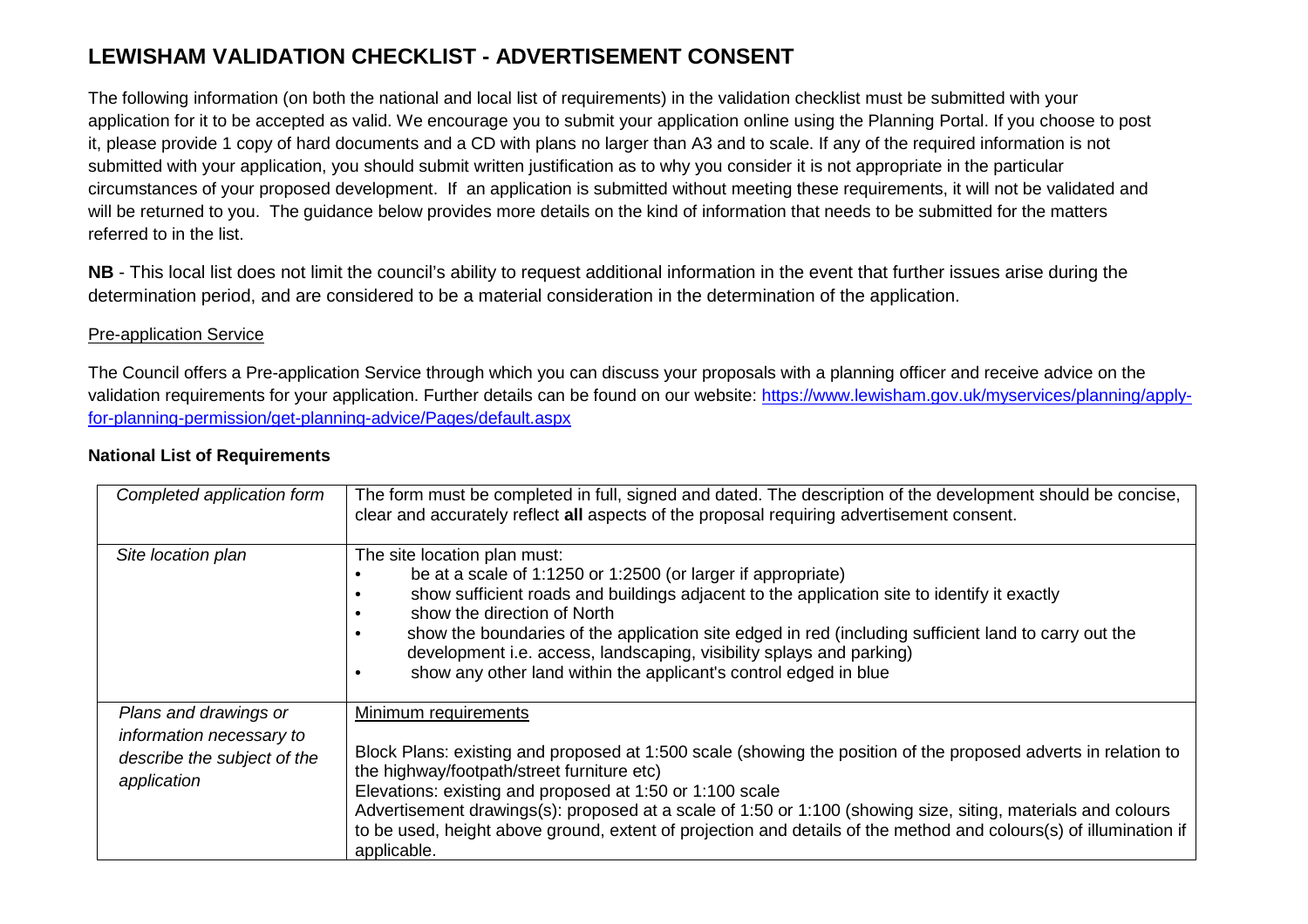|                     | General plan requirements<br>All submitted plans and drawings must:<br>- include a title and drawing number (with the relevant revision number as necessary)<br>- show the direction of north<br>- be drawn to an identified metric scale (e.g. 1:50, 1:100, 1:200)<br>- include key written dimensions and a scale bar showing a length of 1 metre and 10 metres<br>- state at which paper size the scale applies e.g. scale 1:200 at A3<br>- show the proposed development in relation to the site boundaries and other existing buildings on the site<br>- show the proposed and existing situation on separate drawings.<br>The scale bar, written dimensions and paper size are required to provide clear information on the scale to<br>avoid errors and misinterpretation due to variations and accuracy associated with the copying and printing of<br>plans that have been stored electronically.<br>Block Plans must show at least the properties on either side and to the rear as well as existing and proposed<br>features e.g. roads, parking areas (including wheelchair parking), footpaths, any existing rivers, landscaping |
|---------------------|-----------------------------------------------------------------------------------------------------------------------------------------------------------------------------------------------------------------------------------------------------------------------------------------------------------------------------------------------------------------------------------------------------------------------------------------------------------------------------------------------------------------------------------------------------------------------------------------------------------------------------------------------------------------------------------------------------------------------------------------------------------------------------------------------------------------------------------------------------------------------------------------------------------------------------------------------------------------------------------------------------------------------------------------------------------------------------------------------------------------------------------------------|
|                     | (including the extent and type of hard surfacing), boundary treatments including walls and fences where<br>proposed, trees, buildings and other structures (e.g. cycle and refuse stores).<br>Floorplans must indicate the position and size of wheelchair units proposed.                                                                                                                                                                                                                                                                                                                                                                                                                                                                                                                                                                                                                                                                                                                                                                                                                                                                    |
|                     | Levels shown on section drawings must relate to a fixed datum point off site.                                                                                                                                                                                                                                                                                                                                                                                                                                                                                                                                                                                                                                                                                                                                                                                                                                                                                                                                                                                                                                                                 |
|                     | We recommend grouping together plans by type within multi page pdf documents (eg existing plans together,<br>or proposed plans and elevations together).                                                                                                                                                                                                                                                                                                                                                                                                                                                                                                                                                                                                                                                                                                                                                                                                                                                                                                                                                                                      |
|                     | Applicants are encouraged to provide a list of submitted drawings and documents to assist in the validation<br>process.                                                                                                                                                                                                                                                                                                                                                                                                                                                                                                                                                                                                                                                                                                                                                                                                                                                                                                                                                                                                                       |
| The appropriate fee | Please follow this link which sets out the fee structure and guidance on exempt applications:                                                                                                                                                                                                                                                                                                                                                                                                                                                                                                                                                                                                                                                                                                                                                                                                                                                                                                                                                                                                                                                 |
|                     | https://www.lewisham.gov.uk/myservices/planning/apply-for-planning-permission/Download-<br>forms/Pages/default.aspx                                                                                                                                                                                                                                                                                                                                                                                                                                                                                                                                                                                                                                                                                                                                                                                                                                                                                                                                                                                                                           |
|                     | Each application must have a separate fee, we do not accept one fee for several applications at different<br>addresses. If you are submitting your application through the Planning Portal or another on-line application<br>submission service, you can pay online at the same time. However, if you submitting an application directly to<br>us, via email or post, you can make a payment by debit or credit card over the telephone by calling us on 020<br>8314 7400 between 9:00 and 17:00, Monday to Friday. Alternatively, we can contact you for payment if you<br>endorse either panel 1 or 2 of the application form (depending on who we should contact for payment) with                                                                                                                                                                                                                                                                                                                                                                                                                                                         |